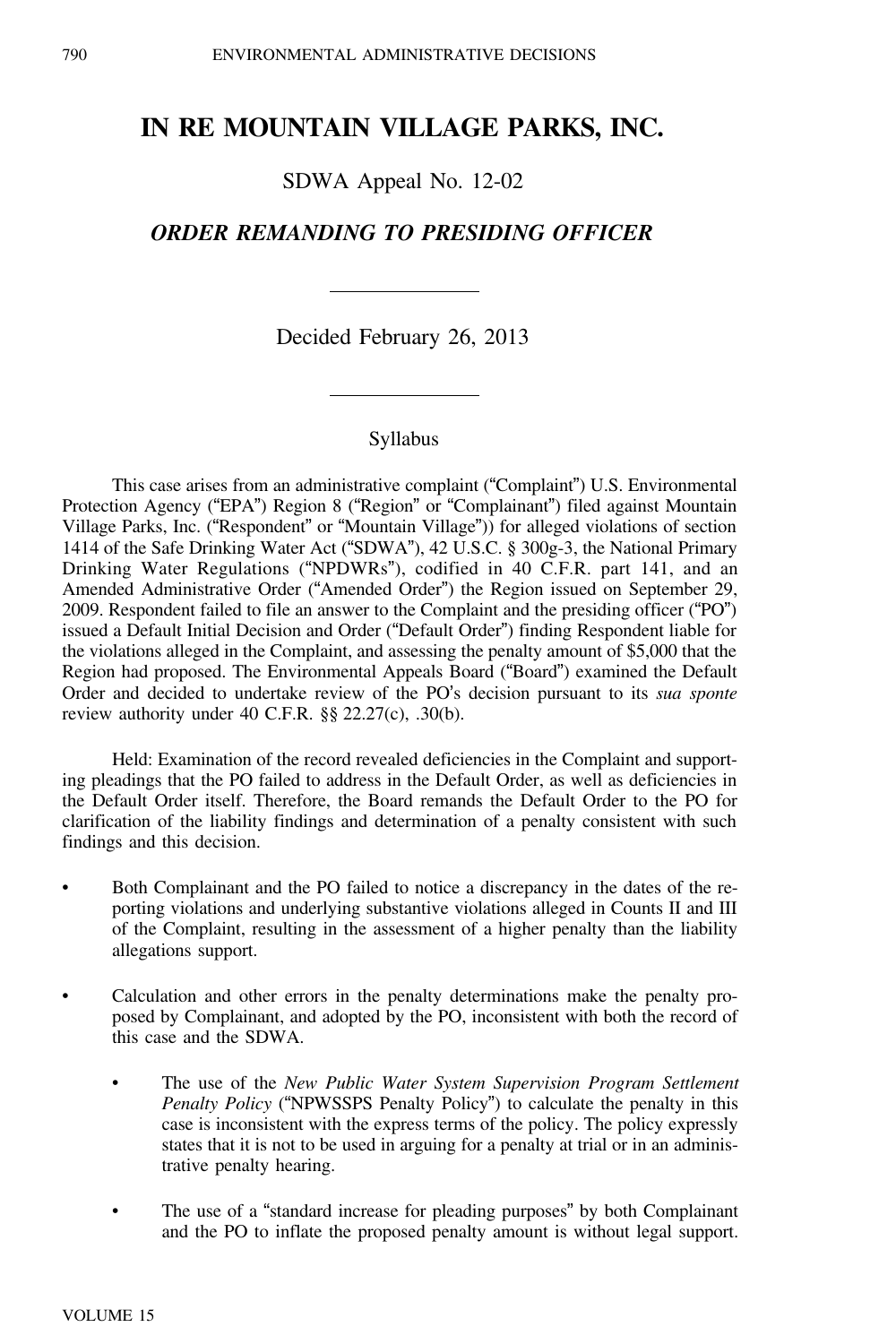The justification for a proposed civil penalty that is being adjudicated must be based on the applicable statutory penalty factors. A "standard increase for pleading purposes" is not one of the penalty criteria explicitly set forth in the SDWA, nor did the PO explain in the Default Order the basis for this increase.

 It is a presiding officer's responsibility to evaluate carefully complaints to determine both whether the facts as alleged establish liability, and whether the relief sought is appropriate. Default does not constitute a waiver of a respondent's right to have a presiding officer evaluate whether the facts as alleged establish liability or whether the relief sought is appropriate in light of the record. It is also a presiding officer'<sup>s</sup> responsibility to ensure that the proposed penalty is based upon a reasoned application of the statutory penalty factors.

*Before Environmental Appeals Judges Leslye M. Fraser, Catherine R. McCabe, and Kathie A. Stein.*

*Opinion of the Board by Judge Fraser:*

•

### **I.** *STATEMENT OF THE CASE*

On September 28, 2012, the Presiding Officer ("PO") for U.S. Environmental Protection Agency ("EPA") Region 8 ("Region" or "Complainant") issued a Default Initial Decision and Order ("Default Order") in the above-captioned matter. The Default Order assesses a penalty of \$5,000 against Mountain Village Parks, Inc. ("Respondent" or "Mountain Village"), a public water system located in Sublette County, Wyoming, for alleged violations of section 1414 of the Safe Drinking Water Act ("SDWA"), 42 U.S.C. § 300g-3, the National Primary Drinking Water Regulations ("NPDWRs"), codified in 40 C.F.R. part 141, and an Amended Administrative Order ("Amended Order") the Region issued on September 29, 2009.

On November 7, 2012, the Environmental Appeals Board ("Board") elected to exercise *sua sponte* authority, pursuant to 40 C.F.R.  $\S$ § 22.27(c)(4), .30(b).<sup>1</sup> Order Electing to Exercise Sua Sponte Review (EAB Nov. 7, 2012). Examination of the record before the Board<sup>2</sup> has revealed deficiencies in the Complaint and

<sup>&</sup>lt;sup>1</sup> Under the regulations governing the administrative assessment of civil penalties, 40 C.F.R. part 22 ("Part 22"), the Board has forty-five days after service of an initial decision to elect to exercise *sua sponte* review (i.e., review on the Board's own initiative). 40 C.F.R. §§ 22.27(c)(4), .30(b).

<sup>&</sup>lt;sup>2</sup> The record of this case includes: the Administrative Order and subsequent amendment ("Amended Order"); the Complaint; the Region's Motion for Default; the Memorandum in Support of Motion for Default ("Support Memorandum"); a Declaration from Mario Mérida ("Mérida Declaration") (a representative from the Region responsible for calculating the proposed penalty); and the Default Order. A detailed description of the facts and procedural history of this case is provided in the Default Order. Only the facts necessary to understand the Board's decision are provided herein.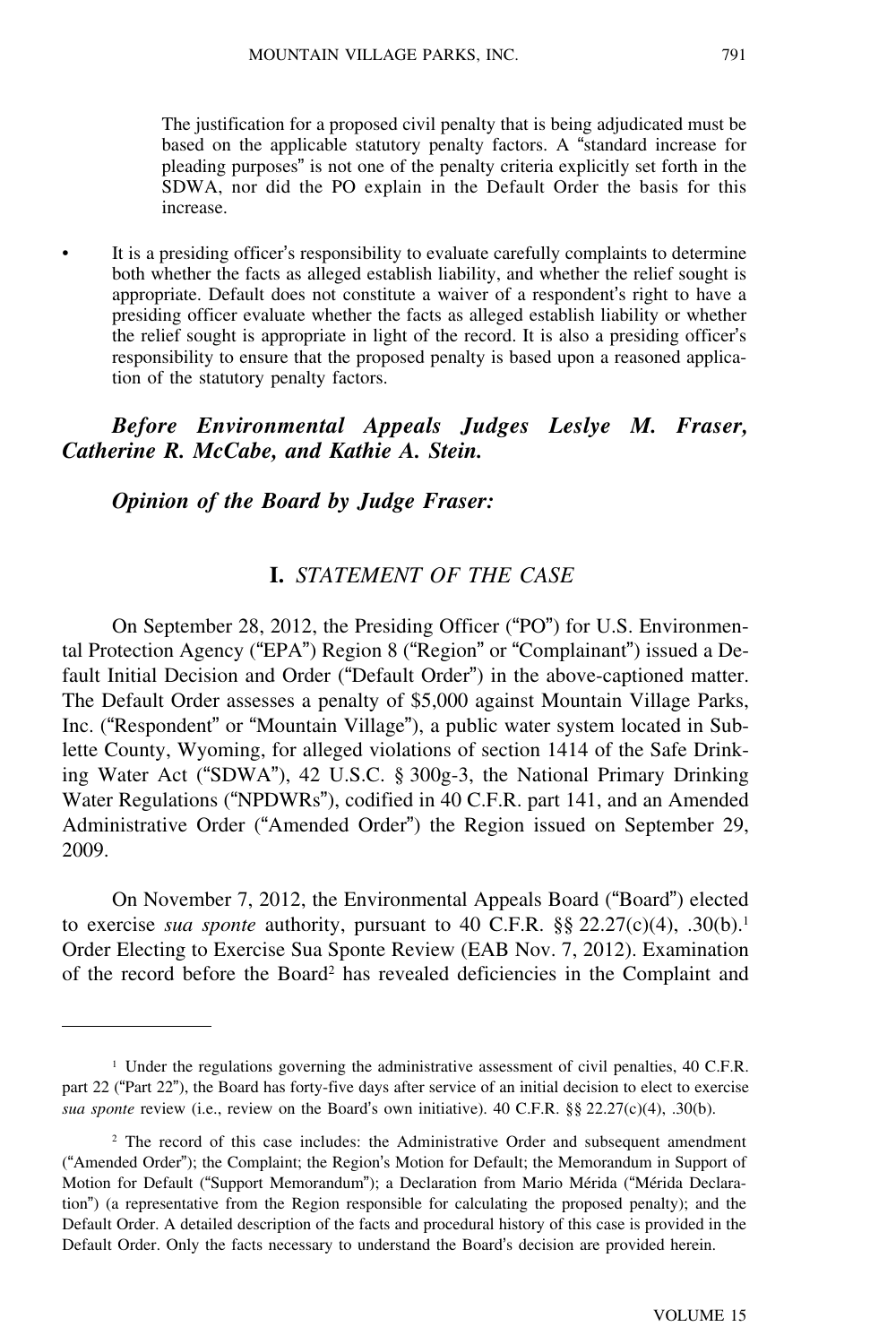supporting pleadings that the PO failed to address in the Default Order, as well as deficiencies in the Default Order itself.

For the reasons set forth below, the Board remands the Default Order to the PO for clarification of the liability findings, and determination of a penalty consistent with such findings and this decision.

#### **II.** *ANALYSIS*

# A. *The Complaint Establishes Four Counts of Violations For Certain Specified Timeframes*

The Complaint charges Mountain Village with four counts of violations. Specifically, the Complaint alleges that Respondent failed to: (1) prepare, distribute, and submit to EPA Consumer Confidence Reports ("CCR") for 2007, 2009 and 2012 in violation of the Amended Order, the SDWA, and 40 C.F.R. §§ 141.152-155, *see* Complaint ("Compl.") ¶¶ 12-13, at 4; (2) monitor for, and collect samples of, lead and copper between January 1 and June 30, 2011, in violation of the Amended Order, the SDWA, and 40 C.F.R. § 141.86(c)-(d), *id.* ¶¶ 14-15, at 5; (3) report to EPA non-compliance with the NPDWRs, specifically "the 2007, 2009, and 2010 CCR violations, and the lead and copper sampling violations for the period(s) of January 1-June 30, 2011 and July 1-December 31, 2011, in violation of the Amended Order, the [SDWA,] and 40 C.F.R. § 141.31(b)," *id.* ¶¶ 16-17, at 5; and (4) report to EPA total coliform non-compliance for February 2012 in violation of the Amended Order, the SDWA, and 40 C.F.R. § 141.21(g)(1), *id*. ¶¶ 18-20, at 5.

- B. *There are Deficiencies in the Complaint, Supporting Pleadings, and the Default Order*
	- 1. *The Liability Allegations are Insufficient to Support the Penalty Amount in the Default Order*

Count III charges Respondent with failure to report non-compliance with the NPDWRs. Compl. ¶¶ 16-17, at 5. In order to establish a "failure to report violation,"<sup>3</sup> a complainant must demonstrate that:  $(1)$  there is a requirement to

<sup>&</sup>lt;sup>3</sup> Complainant bears the burden of establishing a prima facie case of liability and of the appropriateness of the relief sought. *See* 40 C.F.R. § 22.24(a) ("The complainant has the burdens of presentation and persuasion that the violation occurred as set forth in the complaint and that the relief sought is appropriate. Following complainant's establishment of a prima facie case, respondent shall have the burden of presenting any defense to the allegations set forth in the complaint and any response or evidence with respect to the appropriate relief.").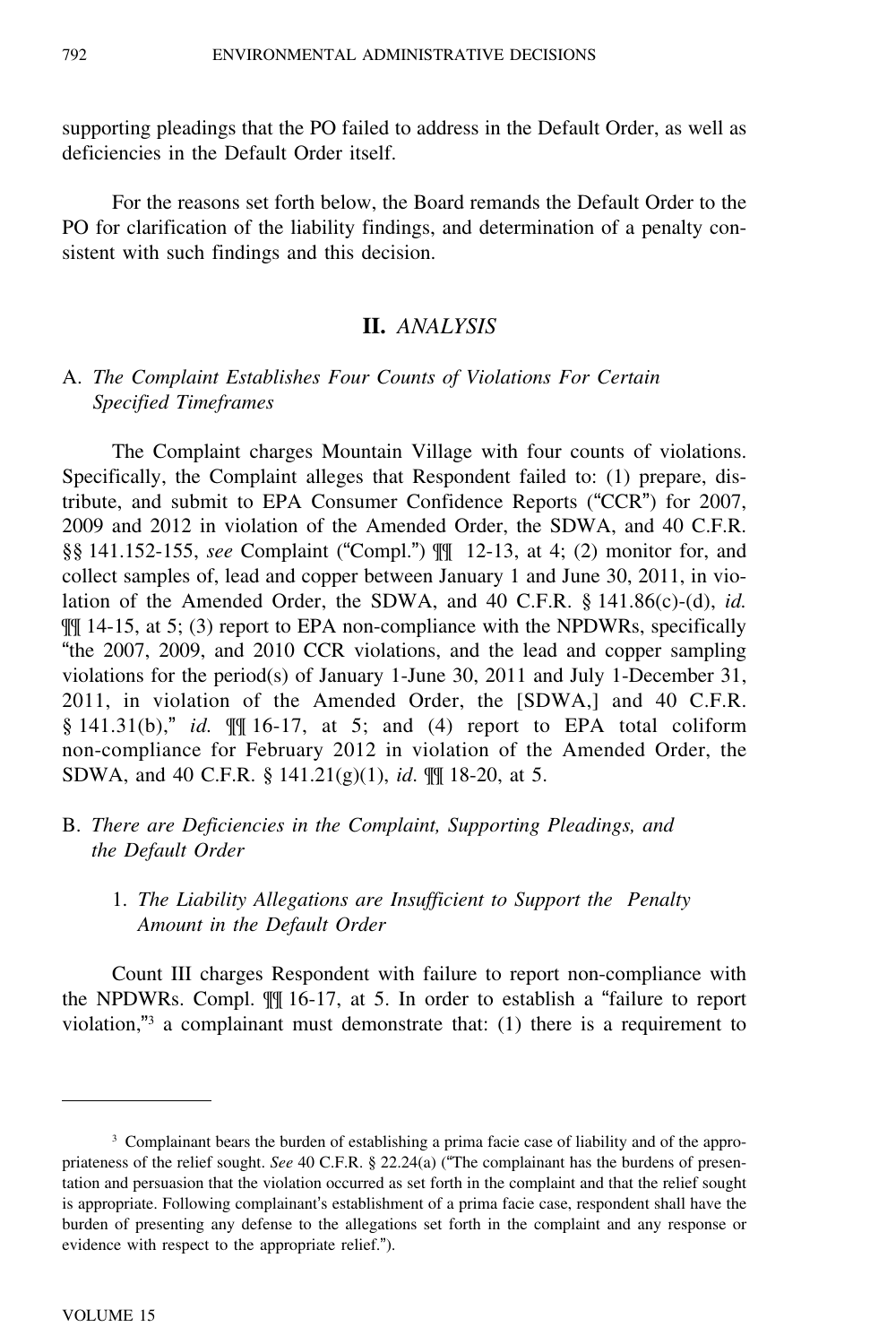report the violation; (2) a reportable violation occurred; and (3) the respondent failed to report such violation.

In this case, Count III alleges, *inter alia*, that Respondent failed to report "the lead and copper sampling violations for the period(s) January 1-June 30, 2011[,] *and July 1-December 31, 2011.*" *Id*. ¶ 17, at 5 (emphasis added). Count II (the "failure to monitor lead and copper violation") alleges that Respondent "failed to collect lead and copper samples between *January 1 and June 30, 2011*." *Id*. ¶ 15, at 5 (emphasis added).

While Count II alleges a failure to monitor lead and copper for the period of January 1 to June 30, 2011, it does not allege a violation for the period of July 1 to December 31, 2011. Specifically, the Complaint does not allege that Respondent had an obligation to monitor for lead and copper during the period of July 1 to December 31, 2011, and that it failed to monitor during such period. Therefore, the Count III allegation of "a failure to report a violation" for the period July 1 to December 31, 2011 is defective on its face.

Complainant appears not to have noticed the discrepancy in the dates of the reporting violations and underlying substantive violations alleged in Counts II and III. The Memorandum in Support of the Motion for Default ("Support Memorandum"), which provides Complainant's rationale for assessing a \$5,000 penalty, uses a twelve-month period to calculate the gravity and economic benefit components<sup>4</sup> of the proposed penalty for Count II instead of the shorter six-month period. Support Memorandum at 9 (stating that "[t]he Complaint also alleges that Respondent failed to monitor for lead and copper for a total of 12 months \* \* \*.").

The PO also failed to notice this defect, which resulted in the assessment of a higher penalty than the liability allegations support.

<sup>4</sup> Penalties are typically calculated by adding a gravity and an economic benefit component. *See generally* U.S. EPA, General Enforcement Policy # GM-21, *Policy on Civil Penalties*, at 8 (Feb. 16, 1984); U.S. EPA, General Enforcement Policy # GM-22, *A Framework for Statute-Specific Approaches to Penalty Assessments*, at 2 (Feb. 16, 1984) ("GM-22"). The economic benefit component is a reflection of the economic gain obtained, or savings realized, by the violator as a result of expenditures that were delayed or completely avoided during the period of noncompliance. *See* GM-22 at 6-10. In the context of SDWA violations, the gravity component reflects the seriousness of the violation and population at risk. *See generally* SDWA § 1414(b), 42 U.S.C. § 300g-3. Other appropriate factors also may be considered. *Id*.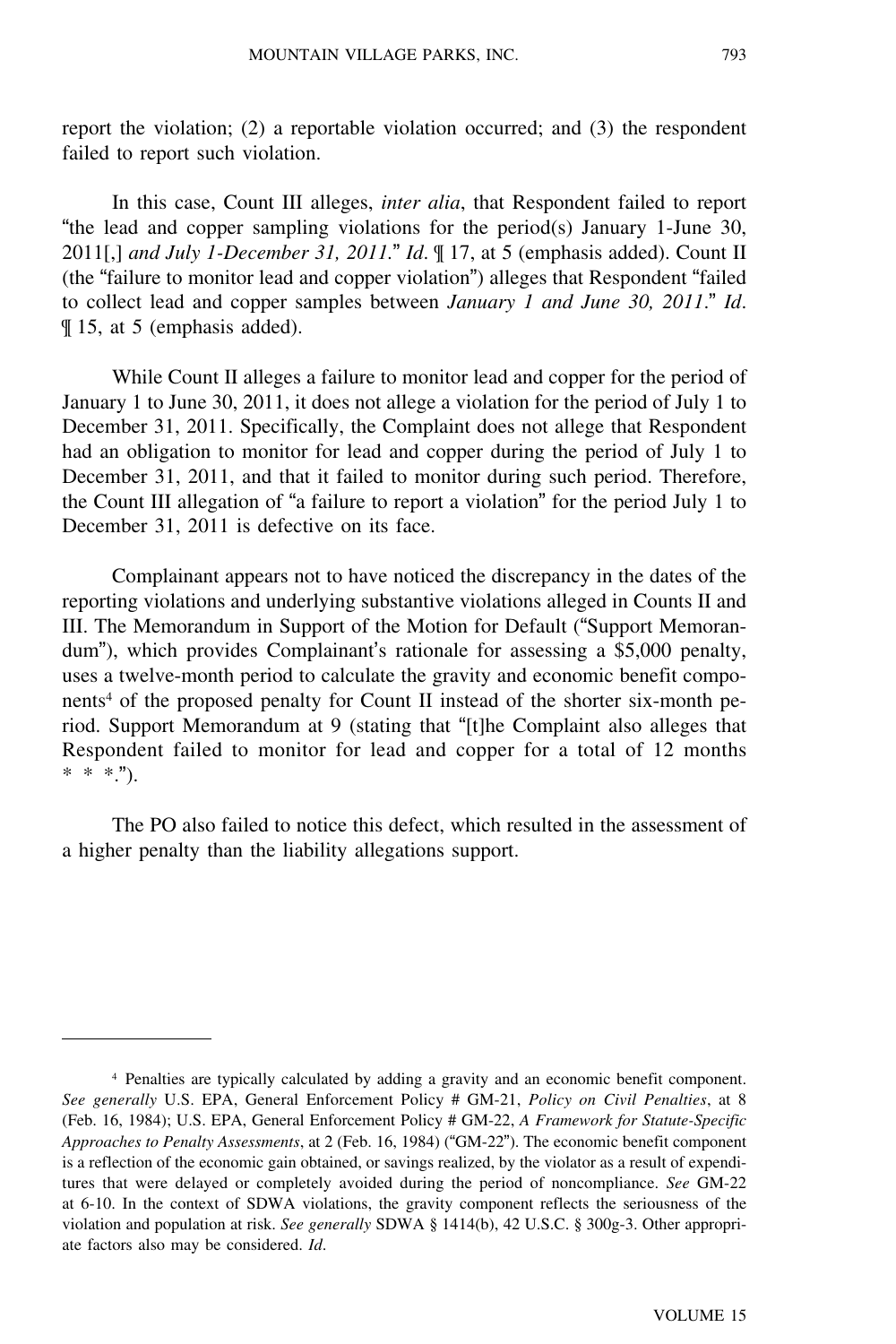# 2. *The Proposed Penalty is Clearly Inconsistent with the Record and the SDWA*

In default cases, presiding officers are required to order the relief proposed in the complaint or motion for default, unless the requested relief is clearly inconsistent with the record of the proceeding or the applicable statute. 40 C.F.R. § 22.17(c). As explained in more detail below, there are calculation and other errors in the penalty determination that make the penalty proposed by Complainant, and adopted by the PO, inconsistent with both the record of this proceeding and the SDWA.

### a. *The Penalty Determination Contains Calculation and Other Errors*

Relying on Mario Mérida's Declaration, the PO assessed a final penalty of \$5,000 as Complainant proposed. Default Order at 6-7. There are several apparent calculation and other errors in the penalty assessment as proposed by Complainant, as well as in the PO's penalty analysis.<sup>5</sup> The Board, however, only fully addresses those that are most significant and relevant to the PO's penalty assessment.

First, the use of the *New Public Water System Supervision Program Settlement Penalty Policy* ("NPWSSPS Penalty Policy") to calculate the penalty in this case<sup>6</sup> is inconsistent with the express terms of the policy. This policy explicitly states that it is used to calculate "the minimum penalty for which [the Agency] would be willing to settle a case," and that "[t]he development of the penalty amount to plead in an administrative or judicial complaint is developed indepen-

 $<sup>5</sup>$  For example, the Support Memorandum and Mérida's Declaration, both of which explain the</sup> Region's rationale for the proposed penalty, are not entirely consistent with one another. In calculating the total proposed penalty, Mérida's Declaration only mentions the gravity component for Count I. Mérida's Declaration  $\mathbb{I}$  13-17. The Support Memorandum, for its part, explicitly mentions the gravity components for Counts I, II, III and IV. Support Memorandum at 8-9. In addition, the adjusted gravity components identified in these two documents are slightly different. According to Mérida's Declaration, the adjusted gravity component is \$3,890.21, while the adjusted gravity component in the Support Memorandum is \$3,815.07. *Compare* Mérida's Declaration  $\parallel$  17 *with* Support Memorandum at 9. The PO's penalty analysis seems to follow Mérida's Declaration, without addressing or resolving the aforementioned discrepancies. Default Order at 6-7. For example, in calculating the total gravity component, the PO appears only to have considered the penalty proposed for Count I. Nowhere in her Default Order does the PO mention the gravity amount for Counts II through IV. *Compare* Default Order at 7 (identifying \$696.94 as the "initial gravity component") *with* Support Memorandum at 9 (proposing \$694.64 for Count I, \$233.69 for Count II, and \$58.42 for Counts III and IV).

<sup>6</sup> *See* Support Memorandum at 8 (stating that "EPA uses the 'Public Waters System Supervision Program Settlement Penalty Policy' to apply the statutory penalty factors in a fair and consistent manner;" Default Order at 6 (stating that the PO "evaluated the statutory factors, in conjunction with the [NPWSSPS] Penalty Policy, to create gravity and economic benefit components to the penalty").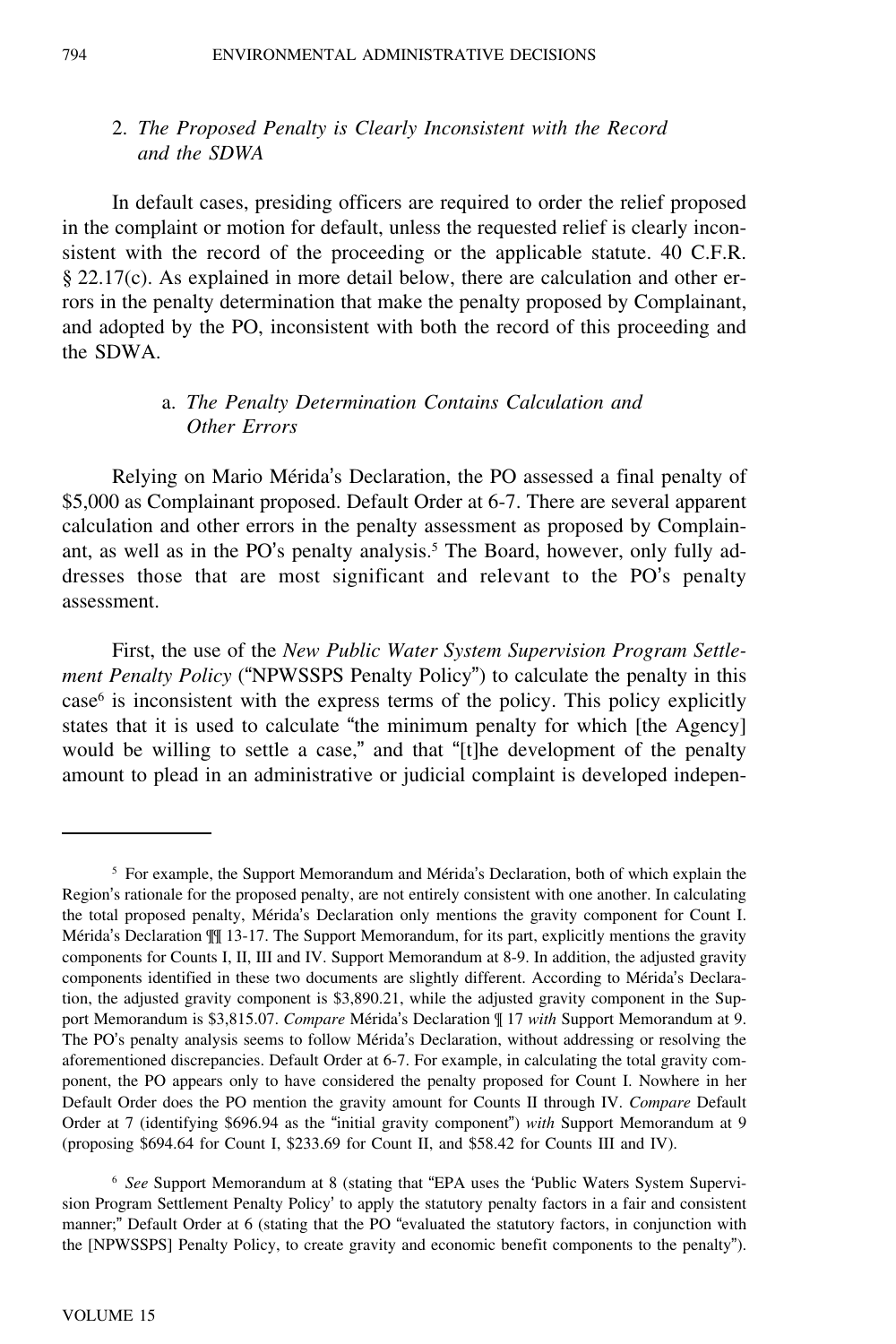dent of this policy \* \* \* ." Office of Ground Water and Drinking Water, U.S. EPA, WSG81, *New Public Water System Supervision Program Settlement Penalty Policy*, at 13 (May 25, 1994). The policy further states that "the Agency will not use this settlement Penalty Policy in arguing for a penalty at trial or in an administrative penalty hearing." *Id*. While the Board recognizes the broad discretion a presiding officer has to assess penalties, $\tau$  the Board also has declined to adopt a presiding officer's penalty justification that relies on a policy document that expressly states that the policy should not be used in litigation. *In re Bollman Hat Co.*, 8 E.A.D. 177, 189-190 (EAB 1999). This does not preclude a presiding officer from reviewing relevant settlement penalty policies for their instructive value. In those instances, however, the penalty assessment must be justified on the basis of the applicable statutory factors, not on the settlement policy, especially when the penalty policy clearly states that it is not to be applied in litigated cases. While the PO in this case recognized that the NPWSSPS Penalty Policy is a settlement policy, it is clear that both Complainant and the PO relied on the settlement penalty policy to justify the proposed penalty,<sup>8</sup> not just for its instructive value, as the PO suggests.<sup>9</sup>

Second, even assuming that the penalty the PO assessed was based solely on an evaluation of the facts of the case and the statutory factors, the PO's penalty analysis is defective in its calculations. For example, there is a difference of \$81.62 between the amount the PO identifies on page 7 of the Default Order as the total gravity component (i.e., \$3,890.21) and the amount that results from multiplying the initial gravity component and the other factors the PO identifies in the same paragraph (i.e., \$3,808.59).<sup>10</sup>

<sup>8</sup> *See supra* note 6.

<sup>9</sup> *See* Default Order at 6 n.2 (stating that the "policy is instructive in determining the penalty in that it incorporates the statutory factors").

<sup>7</sup> *See, e.g., In re City of Marshall*, 10 E.A.D. 173, 188 (EAB 2001) (noting the highly discretionary nature of penalty assessment); *In re Chempace Corp.,* 9 E.A.D. 119, 135 & n.23 (EAB 2000) (stating that presiding officers have broad discretion on the issue of penalty assessment). This broad discretion must be exercised within the context of the regulations, which require that presiding officers: "consider any civil penalty guidelines issued under the Act;" explain in the initial decision the specific reasons for increasing or decreasing a proposed penalty; and, in default cases, "not assess a penalty greater than that proposed by complainant." 40 C.F.R. § 22.27(b). Of course, any penalty guidelines considered must be applicable by their terms to the case being decided.

 $10$  According to the Default Order, the PO increased the "initial gravity component" by: (1) 1.4163 (based on population served and duration of each violation); (2) 1.5 (based on degree of willfulness/negligence); and (3) 2.572307 (based on history of noncompliance). Default Order at 7. This would render a penalty in the amount \$3,808.59, not \$3,890.21 (i.e., \$696.94 x 1.4163 x 1.5 x 2.572307 = \$3,808.59). The Board, however, is not entirely sure if this is what the PO intended since Mérida's approach was sightly different and the PO appears to have relied on Mérida's Declaration. *Compare* Default Order at 7 ("This raised the gravity to \$3,890.21") *with* Mérida's Declaration  $\P$  17 ("Adding the adjustment factors, the adjusted gravity component of the penalty in this matter is **Continued**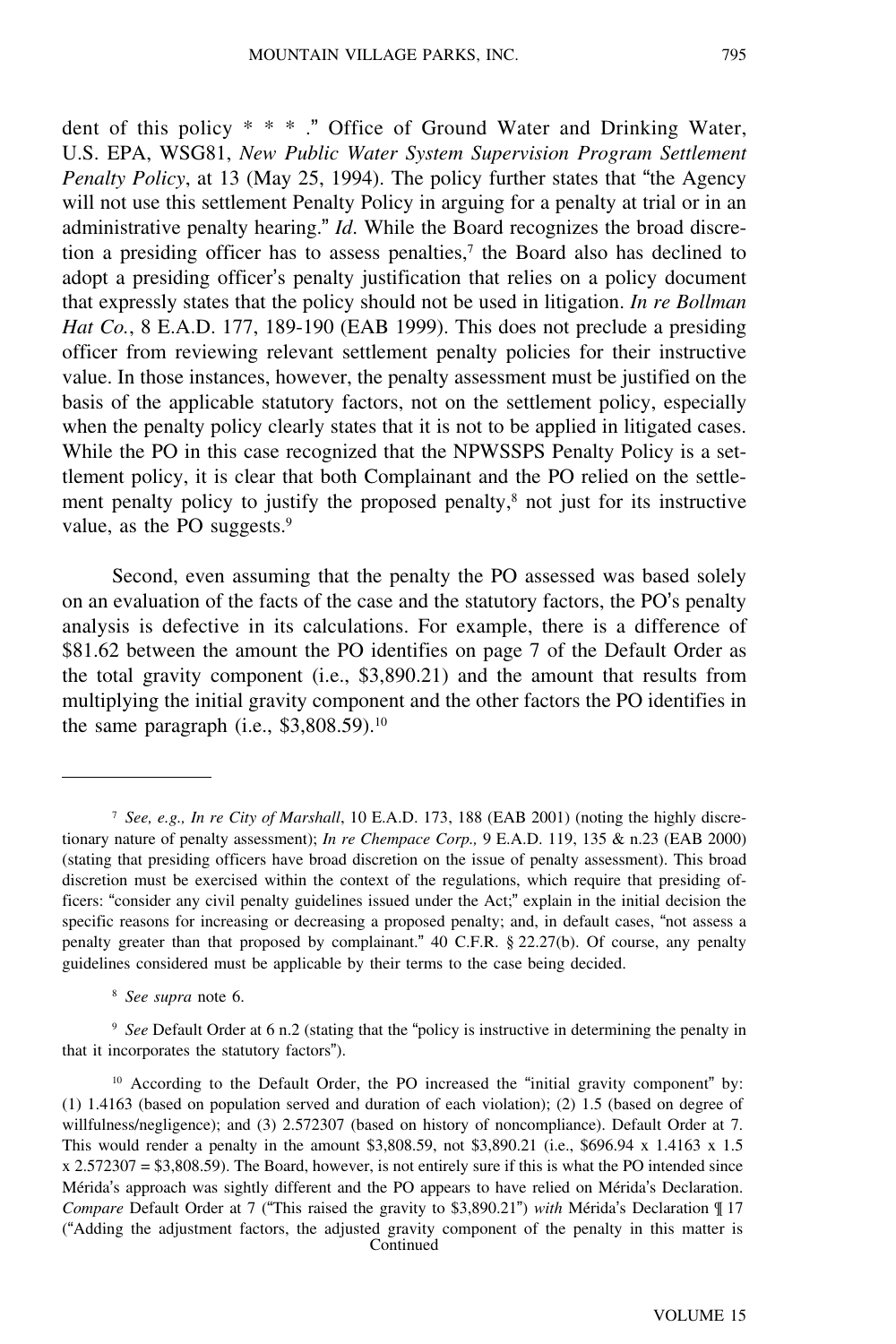In addition, the economic benefit of noncompliance that the PO used to calculate the total penalty should have been adjusted downward. The PO used the amount Complainant proposed as the economic benefit (i.e., \$259). *See* Support Memorandum at 9; Default Order at 7. That amount, however, assumes that the "failure to monitor lead and copper violation" spanned over a period of twelve months. Because Complainant only established a violation period of six months for this count, the proposed economic benefit should have been adjusted downward to reflect the correct period of violation.<sup>11</sup>

# 3. *There is No Stated Legal Basis for the* "*Standard Increase for Pleading Purposes*" *Fee Included in the Penalty*

Another flaw with the penalty analysis is the use of a "standard increase for pleading purposes" to inflate the proposed penalty amount. Both the Complainant and the PO added this "fee" to the penalty calculation without any stated substantiation. Support Memorandum at 9; Default Order at 7. The basis for this fee is not clear from the Default Order or any of Complainant's pleadings. The legitimacy of this fee is further put into question as the amount Complainant proposed in the Support Memorandum, the amount in Mérida's Declaration, and the amount the PO adopted slightly differ from one another. According to Complainant's Support Memorandum, the amount of this proposed fee is \$925.93.<sup>12</sup> According to Mérida's Declaration, the amount of this proposed fee is \$850.79,<sup>13</sup> while the amount

Similarly, the gravity amounts for Counts II and III, *see supra* note 5, would have to be calculated to reflect the correct period of violation.

 $12$  The Board determined this amount by subtracting the "adjusted gravity amount" and the economic benefit component specified on page 9 of the Support Memorandum from the total proposed penalty. *See* Support Memorandum at 9 (i.e., [\$5,000 – (\$3,815.07 + \$259.00) = \$925.93]).

<sup>13</sup> The Board determined this amount by subtracting the "adjusted gravity component" and the economic benefit component identified in Mérida's Declaration, from the total proposed penalty. Mérida's Declaration  $\mathbb{M}$  17-19 (i.e., [\$5,000 – (\$3,890.21 + \$259.00) = \$850.79]).

<sup>(</sup>continued)

<sup>\$3,890.21.</sup>"). If the PO's intention was to indicate that the \$696.94 came from using the 1.4163 factor in the NPWSSPS Penalty Policy, and that the total gravity was calculated by increasing the \$696.94 amount by 1.5 and 2.572307, as appears to be Mérida's approach, see Mérida's Declaration  $\P\P$  16-17, that is not reflected in the Default Order. Such an approach, however, would have rendered a penalty in the amount of \$2,689.11 not \$3,890.21. Notably, Mérida's Declaration does not explain the difference between these two figures. *See id*.

<sup>&</sup>lt;sup>11</sup> The \$259 figure also includes the economic benefit associated with the CCR violation (Count I). Support Memorandum at 9. On remand, the PO needs to determine the appropriate adjustment for the economic benefit component, as the Board cannot determine on the record before us how much of the \$259 is for Count I and how much is for Count II.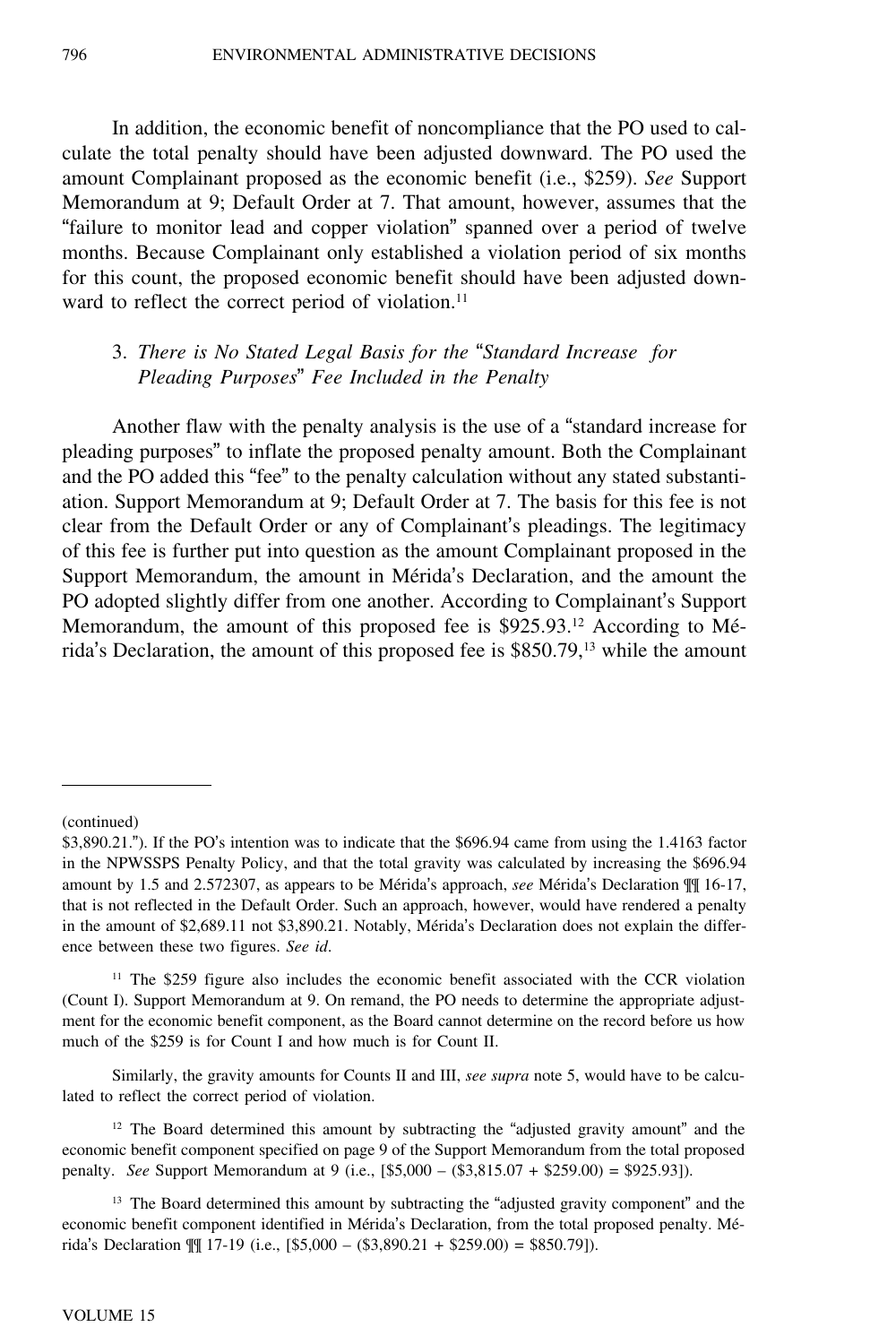#### in the Default Order varies between \$850.79 and \$932.41.<sup>14</sup>

The justification for a proposed civil penalty that is being adjudicated must be based on the applicable statutory penalty factors. 40 C.F.R. § 22. 27(b) ("If the Presiding Officer determines that a violation has occurred and the complaint seeks a civil penalty, the Presiding Officer shall determine the amount of the recommended civil penalty based on the evidence in the record and in accordance with any penalty criteria set forth in the Act."). In fact, presiding officers are required to "explain in detail in the initial decision how the penalty to be assessed corresponds to *any penalty criteria set forth in the Act*. 15 " *Id.* (emphasis added). A "standard increase for pleading purposes" is not one of the penalty criteria explicitly set forth in the SDWA, and the PO does not explain why this may be an appropriate factor applicable in this case. *See, e.g.*, SDWA § 1414(b), 42 U.S.C. § 300g-3(b) (identifying "the seriousness of the violation, the population at risk, and other appropriate factors" as the criteria to determine an appropriate penalty).<sup>16</sup>

#### **III.** *CONCLUSION*

A presiding officer's role "is not to accept without question the Region'<sup>s</sup> view of the case, but rather to determine an appropriate penalty as required by 40 C.F.R. § 22.27. As part of [a PO's] evaluation, the [PO] must ensure that in the pending case the Region has applied the law and Agency's policies consistently and fairly." *See In re John A. Biewer Co. of Toledo, Inc.*, 15 E.A.D. 772, 782 (EAB 2013). While in default cases a respondent waives its right to contest all the factual allegations in the complaint, the presiding officer's role in adjudicating default cases remains the same. It is a presiding officer's responsibility to evaluate carefully complaints to determine both whether the facts as alleged establish liability, and whether the relief sought is appropriate. *See* 40 C.F.R. § 22.17(c);

<sup>&</sup>lt;sup>14</sup> As noted above, the amount identified in the Default Order as the gravity amount (i.e., \$3,890.21) is different from the amount that results from multiplying the factors the PO identified (i.e., \$3,808.59). Therefore, the "standard increase for pleading purposes" the PO applied will vary depending upon the gravity amount one selects.

<sup>15</sup> As noted above, *see supra* note 7, presiding officers are also required to consider any *applicable civil penalty* guidelines issued under the Act. 40 C.F.R. § 22.27(b).

<sup>16</sup> It is not clear whether the Region and the PO added the "standard increase for pleading purposes" fee to increase the "bottom-line settlement" amount that results from the use of a settlement penalty policy, as opposed to a policy on civil penalties for litigation. *See generally* NPWSSPS Penalty Policy at 13; Office of Enforcement and Compliance Monitoring, *Guidance on the Distinctions Among Pleadings, Negotiating, and Litigating Civil Penalties for Enforcement Cases under the Clean Waters Act* (Jan. 19, 1989). If the NPWSSPS Penalty Policy was indeed the basis of the fee, the fee is inappropriate on that basis alone as the NPWSSPS Penalty Policy is inapplicable to this case per the discussion above.